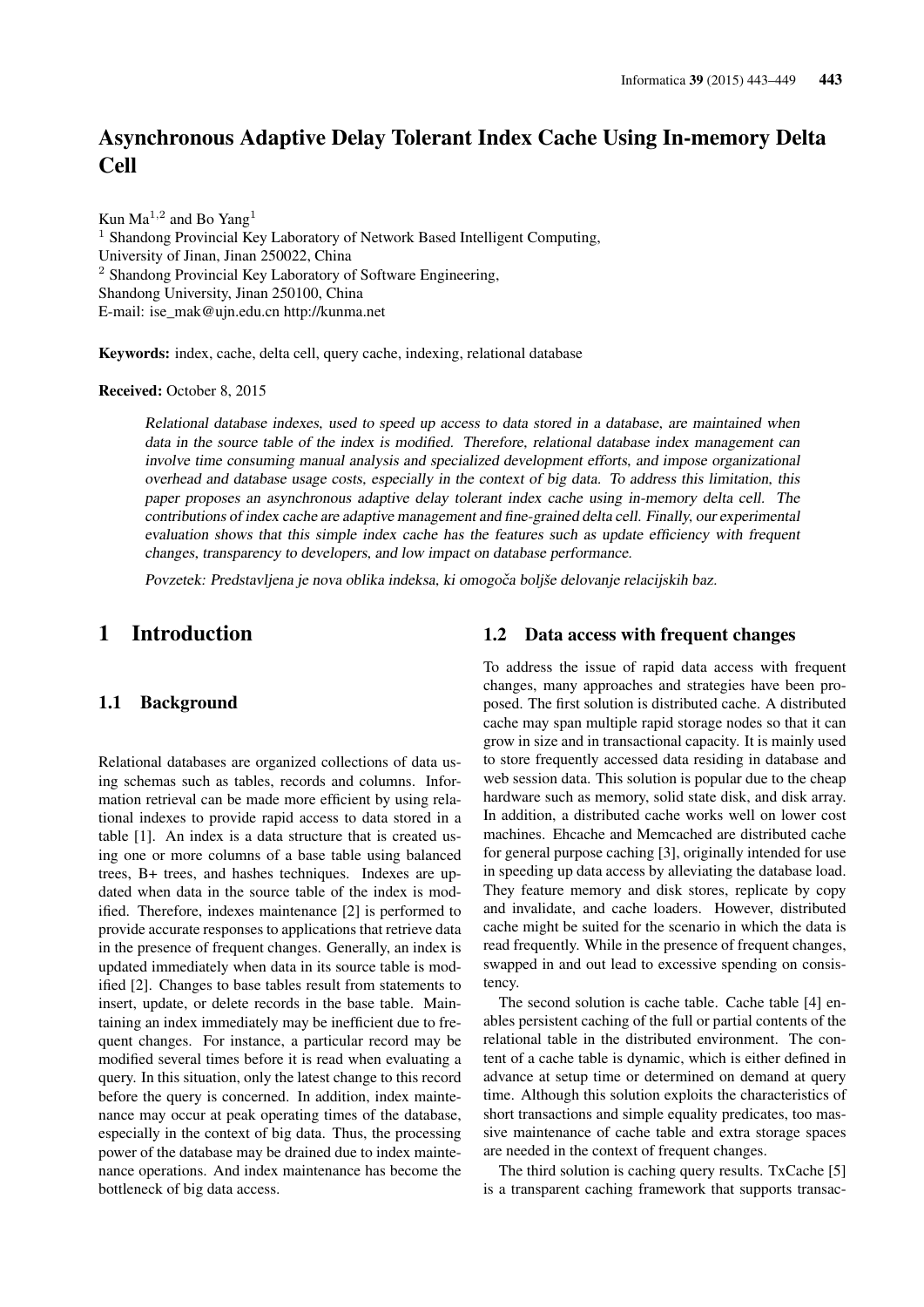tions with snapshot isolation. It is designed to cache query results, and extends them to produce invalidation tags in the presence of updates. This works when the workload of an application consists of simple exact-match selection predicates. CacheGenie [6] provides high-level caching abstractions for common query patterns, and generates SQL queries and object instances stored in the cache. It can perform this for a subset of query patterns generated by the ORM. These frameworks are suitable with minor changes of data.

The fourth solution is augmented cache. Cache augmented systems [7] [8] enhance the velocity of simple operations that read and write a small amount of data from big data, which are most suitable for those applications with workloads that exhibit a high read to write ratio. Some query intensive applications augment a database with a middle-tier cache to enhance the performance. In the presence of updates to the normalized tables, invalidation based consistency techniques delete the impacted key-value pairs residing in the cache. A subsequent reference for these keyvalue pairs observes a cache miss and re-computes the new values. It is difficult to keep consistency in the presence of frequent changes.

The last solution is augmented index. This method improves the traditional index in the presence of updates. Service indexes [9] are created to assist main indexes to record the changes in the presence of updates. They are maintained when there is data manipulation on main indexes. Asynchronous index [10] is a delay index to maintain database indexes or sub-indexes. After the database receives a data manipulation statement to modify particular data, the index associated with this operation is maintained asynchronously until an index maintenance event. In this situation, there are inconsistencies between the delayed index data and actual data. Index maintenance includes delta tables as well as control tables. The challenges of augmented index is how to implement adaptive index management and reduce the cost of maintaining indexes.

# 1.3 Contributions

The biggest disadvantage of the above five solutions is the bottleneck in the presence of frequent changes. To address this limitation, we attempt to benefit indexes from cache techniques. We call this index cache. Compared with index techniques, we attempt to address index maintenance issue using cache techniques. Unlike cache, index cache is used to speed up read and write at the same time. Thus, index cache is suitable for both high read to write ratio and high write to read ratio. Innovation points of this article lies on the following. First, we provide dynamic management of index cache. Several index management metrics (column access frequency, index maintenance frequency, and deadlock frequency) are collected to compare with the thresholds to determine management actions, such as reorganizing indexes, creating indexes and removing indexes. Proposed actions may be subject to final authorization or may be implemented automatically after the metric threshold values are satisfied. On one hand, the profiler we proposed is general to monitor data query and manipulation statements using JDBC or other middleware. On the other hand, frequency is a corrected metrics. Second, we provide delay tolerant index cache using delta cell. Index maintenance caused by data manipulation associated with this index is delayed within the tolerance. This method is based on an isolation level of a transaction including a query that triggered the index maintenance. In this solution, finegrained delta cells are used to describe the changes of data. Reset, read, write, and consistency of index cache are also concerned. On one hand, fine-grained delta cells save more storage than delta tables using versioning management. On the other hand, the write of index cache is oriented to cache itself using eventually consistency strategy.

The remainder of this paper is organized as follows. Relevant recent work on dynamic management of index and augmented index is reviewed in Section 2. In Section 3, a description of asynchronous adaptive delay tolerant index cache is presented. First, adaptive dynamic management of index cache is provided to reorganize, create, and remove indexes by the collected metrics. Furthermore, delay tolerant method is proposed to reset, read, write of the index cache to implement the consistency using fine-grained delta cells. Section 4 presents the experimental evaluation of this asynchronous adaptive delay tolerant index cache to illustrate its update efficiency with frequent changes. Brief conclusions and future research directions are outlined in the last section.

# 2 Related work

# 2.1 Dynamic management of index

Generally, indexes are created by administrators to speed up data access. In the context of applications with high read to write ratio, indexes are competent to organize data records. Most relational database can provide benefits by controlling index fragmentation and inserting/removing indexes based on database queries [1]. Unfortunately, it involves time consuming manual analysis and specialized development efforts. In some situations, such index management may be performed without an integral management, leading to problems such as the following [11]. First, running query profilers to trace query patterns may cause significant performance overhead on databases. Second, resolving index related issues may impose organizational overhead and slow turnaround time.

Recent researches focus on automatical integral index management for a relational database. For example, dynamic integral index management actions and index management metric thresholds are provided/rectified by administrator. An index metrics collection module automatically collects metric values to determine whether to reorganize or insert/remove indexes [11]. Another case is index monitoring system for selectively maintaining an index [12]. An in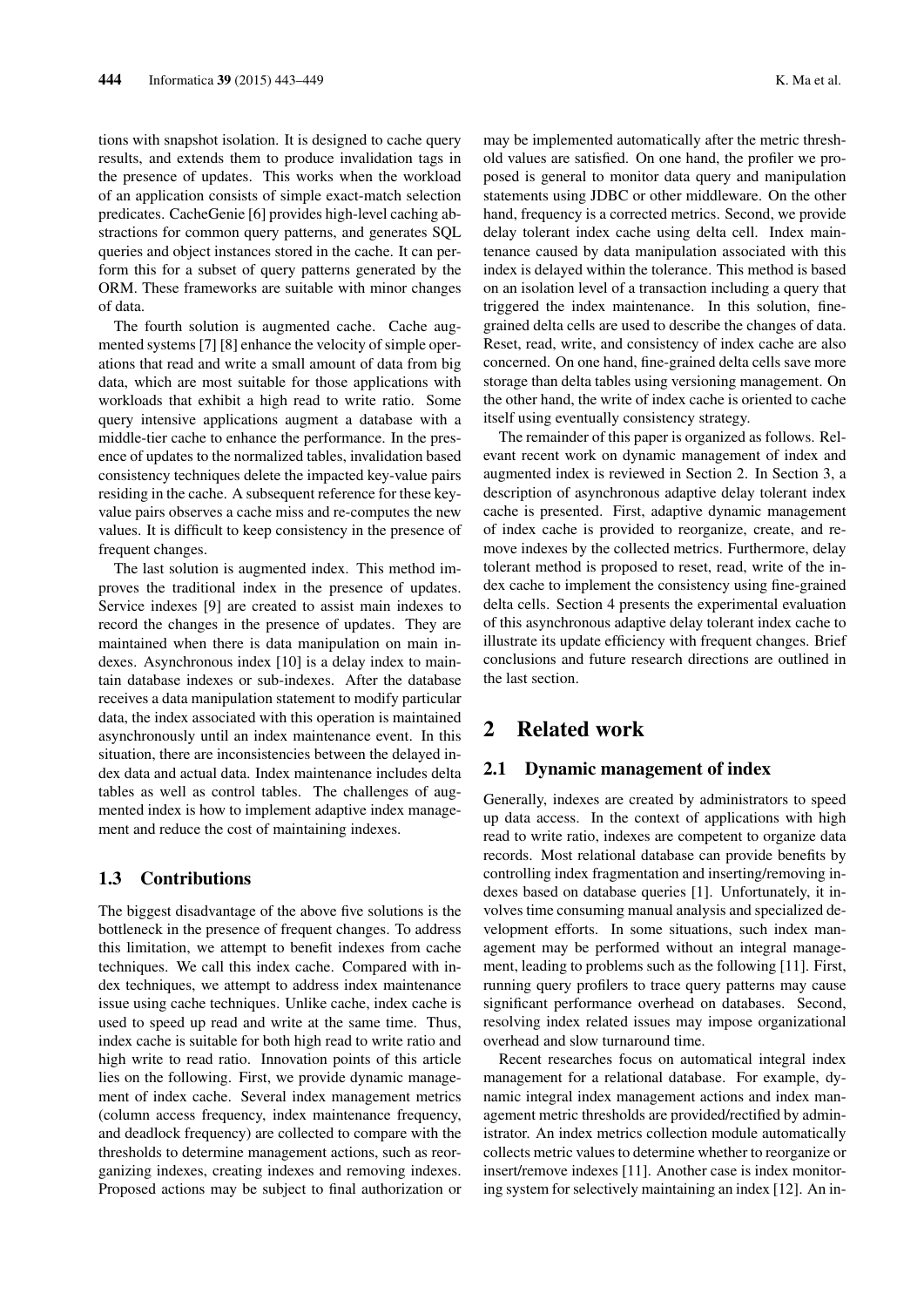dication of an index usage criterion associated with each of two or more indexes is provided to efficiently determine exactly what and how indexes are used, and whether the index should be removed and created. Some well-known tuning advisors [13], such as Oracle and Microsoft SQL Server, provide index recommendations for a given work load of queries. Other relational database products also have a separate component that would read a given set of queries and provide the indexing recommendations based on storage, partitioning, and other considerations [14]. Many such products have significant limitations. For instance, the tools are manually controlled. A set of user queries to be analyzed must be captured from production database servers using profilers that can add significant performance. Implementing the index recommendations on the production databases may require IT release cycles, which is often time consuming. Sometimes the metrics are not correct enough to conclude good guiding significance.

# 2.2 Augmented index

Augmented index is a method to enable indexes to implement the maintenance in the presence of updates. Compared with augmented cache solution, this method is efficient in the context of frequent changes with high write to read ratios. At least a service index [9] is proposed to record the changes caused by main indexes. This is a delayed update method of index maintenance. After data manipulation on main indexes, changes are immediately saved to at least a service index. Maintenance to main indexes is delayed with the help of service index. There are several insufficiencies. First, single table with no more than one index will lead to generate more service indexes. Second, the performance impact on index maintenance is inevitable because main index maintenance is just delayed to update. In the presence of frequent changes, it will also become the bottleneck of data access.

Another augmented index is asynchronous index [10]. Asynchronous indexes may need to be maintained when records of the base table with the index are changed in response to a data manipulation statement. Asynchronously updating an index may improve the efficiency of index maintenance by reducing the number of inputs/outputs needed for index maintenance. This method is particularly efficient for a database table having frequent writes, but infrequent reads. Insufficiencies of this method lies on the following. First, delta tables to store the changes caused by index will occupies huge amounts of required storage spaces. A changes record is stored no matter how many columns have been changed. That indicates that the unchanged column is also stored as long as the record including this column is changed. Second, the merging strategies of massive records in delta tables are not discussed. Without a reasonable merging strategy, the records of delta tables grow fast in the presence of frequent updates.

# 3 Asynchronous dynamic delay tolerant index cache

### 3.1 Dynamic management by metrics

We provide a profiler on the read and write statements to regularly monitor the workload (a set of data query and manipulation statements that execute against a database) and control indexes management actions appropriately, to remove unused indexes, to re-organize used indexes, and to create required indexes based on the frequency. We define column access frequency, index maintenance frequency, and deadlock frequency to determine whether to maintain indexes dynamically.

We want to create indexes on frequently accessed column, to remove indexes on frequently index maintenance column, and to re-organize indexes on tables with many deadlocks. The frequency is the broad frequency belonging to one column. We take different frequencies as the metrics of index management.

#### 3.1.1 Column access frequency

Column access frequency reflects the frequency that one column is accessed. When the data in this column are accessed by querying, the column access frequency count is plus an increment. The reason why it is called broad is that the increment is not simply one, depending on the product of the priority weight of this column and the correction factor. When the column access frequency exceeds the threshold, the index on this column should be created to speed up the data access. Column access frequency count  $f$  is computed by the query predicates: selection predicates, aggregate predicates, and ordered predicates. To describe the rectification of the column access frequency, we assume the following terminology for a SQL query:

#### SELECT *target list* FROM *table list*

# WHERE *qualification list*

# ORDER BY *ordered list*

We consider the column access frequency on three predicates: selection predicates (target, exact-match and range selection), aggregate predicates, and ordered predicates. At the beginning, the column access frequency count is zero. Other weights and factors are empirically determined.

We describe the affection of the target and exact-match predicates in turn. Consider the following query with a quantification list consisting of exact-match selection predicates:

#### **SELECT**  $a_1, a_2, ..., a_n$  **FROM** table list

WHERE  $a_1 = C_1$  and/or  $a_2 = C_2$  ... and/or  $a_m = C_m$ 

The proposed profiler constructs the rectification of the column access frequency count. If the column is located in the target list, the access frequency count  $f_{ai}$  of column  $ai$ is plus to the product of the weight  $ws_{ai}$  of the column and selection correction factor ks, denoted as  $f = f + w s_{ai} * k s$ . If the column is located in the exact-match list, the access frequency count  $f_{ai}$  of column  $ai$  is plus to the product of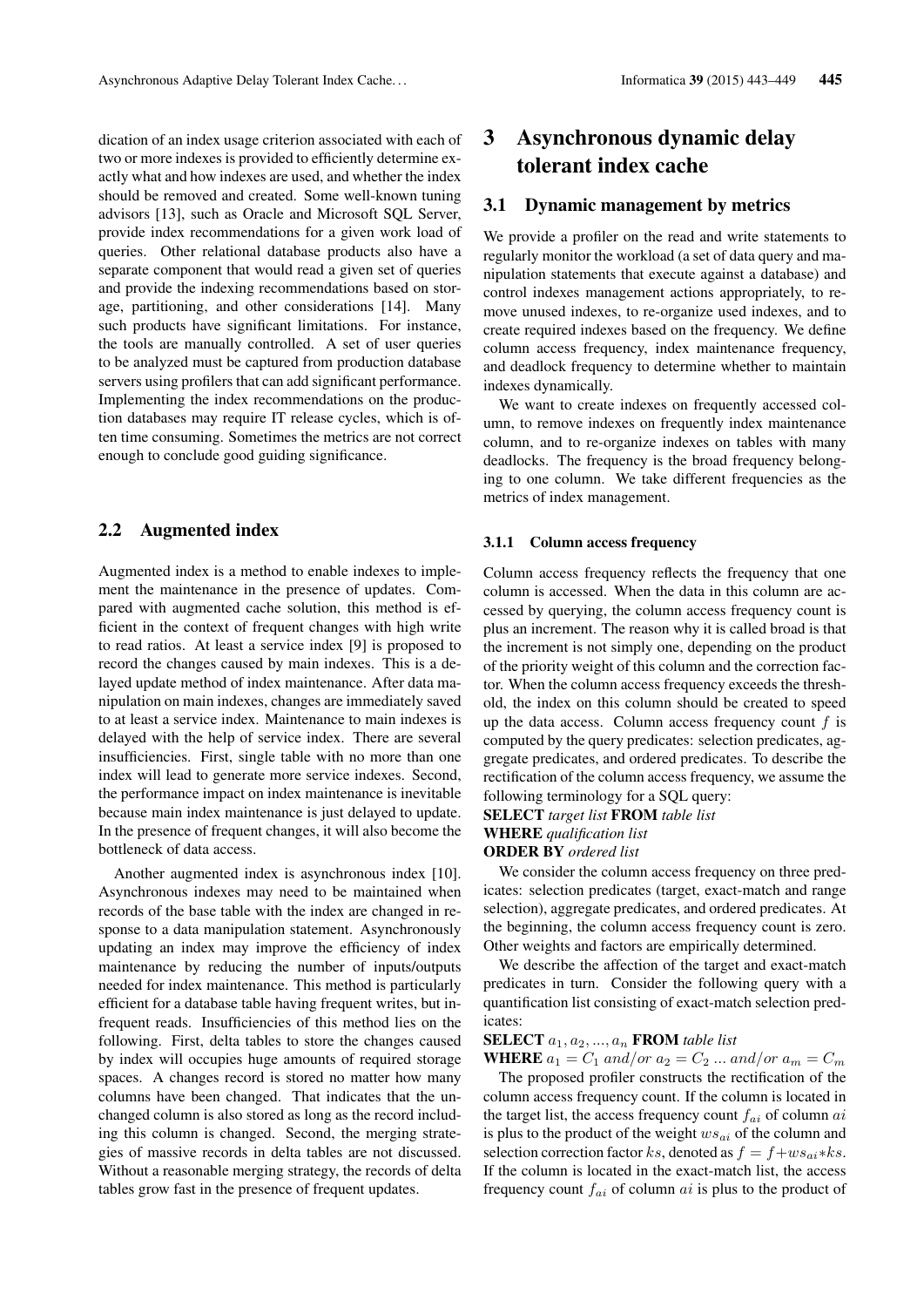the weight  $wm_{ai}$  of the column and exact-match correction factor km, denoted as  $f = f + w m_{ai} * k m$ .

We describe the affection of the range selection predicates. Consider the following query with a qualification list consisting of range selection predicates:

SELECT *target list* FROM *table list*

WHERE  $(a_1 \geq C_1 \text{ and } a_1 \leq$  $C_2$ ) and/or ... and/or  $(a_m > C_{2k}$  and  $a_1 < C_{2k+1})$ 

If the column is located in the range list, the access frequency count  $f_{ai}$  of column  $ai$  is plus to two times the product of the weight  $wr_{ai}$  of the column and range correction factor kr, denoted as  $f = f + 2 * wr_{ai} * kr$ .

We describe the affection of the aggregate selection predicates. Consider the following query with a quantification list consisting of aggregate selection predicates:

**SELECT** function<sub>1</sub>( $a_1$ ), ..., function<sub>m</sub>( $a_m$ ) FROM *table list* WHERE *quantification list*

If the column is located in the aggregate list, the access frequency count  $f_{ai}$  of column  $ai$  is plus to the product of the weight  $w a_{ai}$  of the column and aggregate correction factor ka, denoted as  $f = f + w a_{ai} * k a$ .

We describe the affection of the ordered selection predicates. Consider the following query with a quantification list consisting of ordered selection predicates:

SELECT *target list* FROM *table list*

WHERE *quantification list*

**ORDER BY**  $a_1$  asc/desc, ...,  $a_m$  asc/desc

If the column is located in the ordered list, the access frequency count  $f_{ai}$  of column  $ai$  is plus to the product of the weight  $wo_{ai}$  of the column and ordered correction factor ko, denoted as  $f = f + w o_{ai} * k o$ .

#### 3.1.2 Index maintenance frequency

Index maintenance frequency reflects the frequency that indexes are maintained due to data manipulation. When the index is rebuilt by the changed column, the index maintenance frequency of this column is plus an increment. The reason why it is called broad is that the increment is not simply one, depending on the product of the priority weight of this column and the correction factor. Index maintenance frequency count  $g$  of one column  $i$  is denoted as  $g = g + w_{bi} * k$ , where  $w_{bi}$  is the weight, and k is index maintenance correction factor. When the index maintenance frequency exceeds the threshold, the index on this column should be removed to speed up the data access with changes.

#### 3.1.3 Deadlock frequency

Deadlock frequency reflects the times that one table is locked by the index maintenance. Table access is locked when the index maintenance is not complete. We provide lock frequency h to record the deadlock times. When table access is locked, the deadlock frequency is plus one. When the deadlock frequency exceeds the threshold, a manual check is needed to re-organize the indexes.

# 3.2 Delay tolerant index cache using delta cell

#### 3.2.1 Delta cell

In order to define the architecture and management actions of the delay tolerant index cache, a mathematical representation of the fine-grained model is necessary. In our solution, we split the storage structure of the basic element of index cache into sets of delta cells divided by column. Delta cell is a fine-grained model of frequent changes of a relational database.

First, we define the elements of a delta cell.

- $-$  key is the key of a delta cell. It corresponds to the key of relational changed record before it is divided into cells. key is denoted as 2-tuple key : $\lt$  $keyname, keyvalue >$ , where  $keyname$  is the key name of the record, and *keyvalue* is the key value of the record;
- $-$  C is key/value of this delta cell. It is denoted as 2tuple  $C$  : < name, value >, where name and value are the name and value of this delta cell respectively.
- $V, V \in \mathbb{Z}^+$ , is the version number of this delta cell. It is a non-negative integer. The initial version number of a delta cell is one. When the delta cell is removed, the version number is set zero.

Second, we give the definition of a delta cell. The delta cell is a 3-tuple  $\langle key, C, V \rangle$ , where key is the key of a delta cell,  $C$  is key/value of this delta cell, and  $V$  is the version number of this delta cell. We take schema-free key/value stores to save delta cells. The query of delta cells is through SQL-like HiveQL [15].

As mentioned, delta cells are the first-class artifacts to represent frequent changes. These models are typically created and modified by the profiler we design. One of the techniques used to support index cache management activities is version control. Version control is used during delta cell evolution to keep track of different versions of delta cell artifacts produced over time. Version control enables simultaneous transactions to access the delta cells that stores different versions of the data. When a transaction updates the delta cell, it maintains its previous versions. After index cache is reset, all the versions of delta cells are emptied.

#### 3.2.2 Architecture of index cache

Figure 1 shows the architecture of our proposed asynchronous adaptive delay tolerant index cache. Index cache is the supplement of actual data with indexes. When there are data query statements, the query results are from the merging of index cache and actual data with indexes. When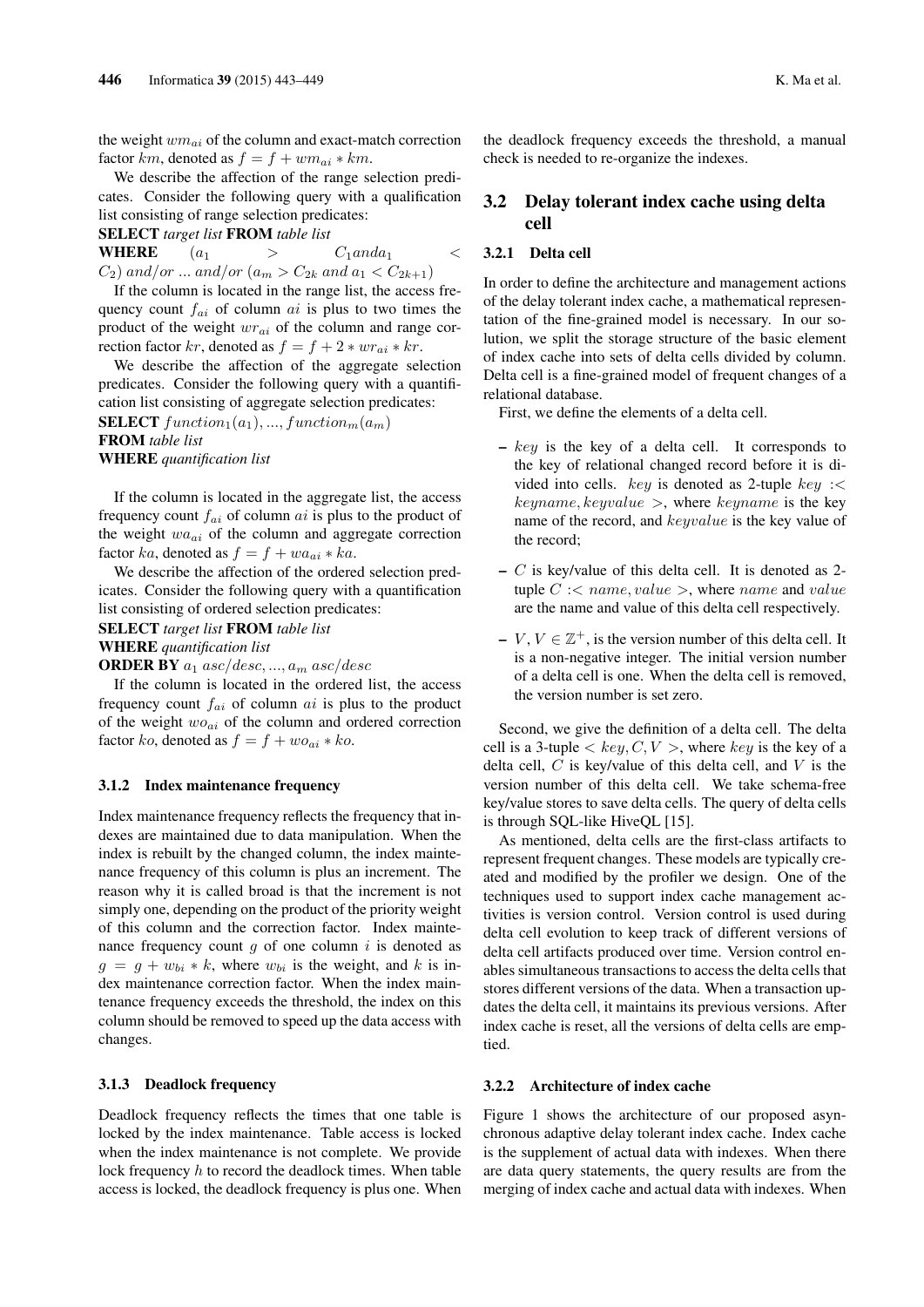

Figure 1: Architecture of asynchronous adaptive delay tolerant index cache.

there are data manipulation statements, all the updates are written to index cache. Index cache is reset triggered by forced update event or idle update event. With this architecture, there is no immediately index maintenance until a forced or idle update event generates. Besides, profiler is used to monitor the external read and write operations to collect the frequencies to adaptively manage indexes.

### 3.2.3 Reset of index cache

Triggered by a forced or idle update event, the data in index cache is forced to be written to actual data with indexes. When the version number of the delta cell in the index cache is zero, the corresponding record in the actual data with indexes should be removed. When the version number of the delta cell in the index cache is a positive integer, the latest version of this delta cell in the index cache should replace the original record in the actual data with indexes.

#### 3.2.4 Read of index cache

In the architecture of delay tolerant index cache, the query results are from both index cache and actual data with indexes. In order to make the index cache transparent to the user, the query results should be corrected by the inner result corrector in the index cache. When there is a data query statement, the result corrector delivers the query request to both the actual data with indexes and index cache at the same time. In the index cache, only delta cells with a positive integer are to execute the query statement. The query of delta cells is using HiveQL [15]. Afterwards, the results from both index cache and actual data with indexes are merged together. The merging action needs to meet the mergence rules shown below:

- Results with the same key: the query results from index cache replace the results from actual data with indexes.
- Results with different keys: the final results are the union set of both index cache and actual data with indexes.

#### 3.2.5 Write of index cache

With index cache architecture, the write of index cache acts on only itself rather than actual data with indexes. For the creation data manipulation statement, the new record is broken down into several newborn delta cells with version number 1. For the delete data manipulation statement, the removed record is broken down into several destroyed delta cells with version number 0. For the update data manipulation statement, it is divided into two cases. When the changed data is in the index cache, the only thing to do is to update the existing delta cell with the changed data. When the changed data is not in the index cache, the only thing to do is to create a newborn delta cell with version number 1.

In the process of write of index cache, the delta cells are created and updated in order. That is to say that the same delta cell might be updated more than once in a short time. For instance, the data is first inserted, then updated, and deleted at last. Therefore, update merging method is introduced to merge the intermediate result. Afterwards, the delta cells are in no particular order.

Table 1: Merging result of both actions.

| Action 1 | Action 2      | Merging result |
|----------|---------------|----------------|
| Insert   | <b>Insert</b> | ×              |
| Insert   | Update        | <b>Insert</b>  |
| Insert   | Delete        | Ignore         |
| Update   | Insert        | ×              |
| Update   | Update        | Update         |
| Update   | Delete        | Delete         |
| Delete   | <b>Insert</b> | Insert         |
| Delete   | Update        | X              |
| Delete   | Delete        | X              |

Merging of the delta cells reduces the times of several updates to the final update when data are updated more than once. The mergence rules are shown in Table 1. After continuous two actions of the same delta cell, the final merging result is shown in the third column. The expected merging results might be *impossible*  $(\times)$ , unchanged *(ignore)*.

# 4 Experiments

We have conducted a set of experiments to evaluate the efficiency and effectiveness of our proposed asynchronous adaptive delay tolerant index cache using delta cell. After a description of the experimental setup, we evaluate three solutions (database without any external index optimizations, augmented index, and index cache).

#### 4.1 Experiment setup

We deploy the experiment architecture with Intel Core(R) i5-2300 @2.80 GHz CPU, 16GB memory. It runs a 64-bit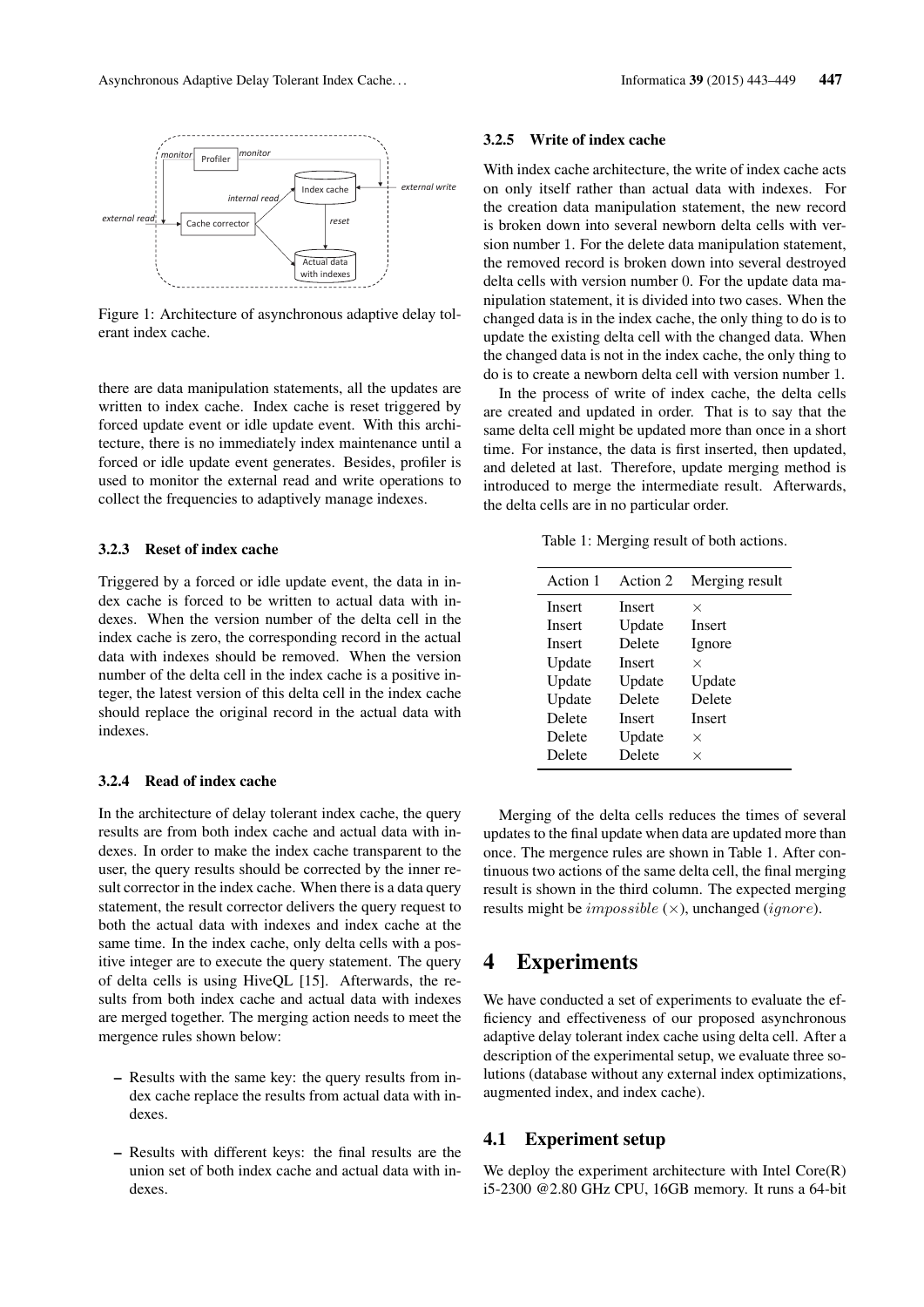CentOS Linux OS with a Java 1.6 64-bit server JVM. We use MySQL server 5.6 GA as the relational database. We initialize 1, 000, 000 relational records with 20 columns, 1 primary key, and 4 indexes (each index is on one column).

### 4.2 Update time with frequent changes

We evaluate three different solutions under three circumstances. The x axis is transactional workload (presented using transactions per second), and the y axis is the average time executing 1, 000 data manipulation statements. To increase comparability of the results, 1, 000 statements include one third of new records, one third of changed records, and one third of deleted records. We take asynchronous index as an example of augmented index.



Figure 2: Update time when randomly updating non-index columns.

The first circumstance is randomly updating non-index columns (other 16 columns except 4 index columns). Figure 2 shows the average update time with different transactions per second. Since the frequent changes are not in the index columns, database without external index optimizations solution has the smallest update time with the increasing of transactions per second. Unfortunately, the augmented index works not well due to massive index maintenance. The update time of our proposed index cache is in the middle, because the write of index cache is just in the index cache itself without index maintenance.

The second circumstance is randomly updating 4 index columns. Figure 3 shows the average update time with different transactions per second. Since the frequent changes lie in the index columns, index maintenance issue become the bottleneck of the updates. Database without external index optimizations solution is the worst. When the transactions per second are below 500, the update time of our index cache solution is a little larger than asynchronous index solution. That is due to the reset of index cache in the presence of low frequency. When the transactions per second exceed 500, our index cache is starting to change for



Figure 3: Update time when randomly updating 4 index columns.

the better. That is caused by little reset of index cache in the presence of high frequency.



Figure 4: Update time when randomly updating 8 columns.

The third circumstance is randomly updating 8 columns (3 index columns and 5 non-index columns). Figure 4 shows the average update time with different transactions per second. Database without external index optimizations solution is the worst, because index maintenance on 3 index columns takes up the update time. Our index cache works better due to the dynamic index management by metrics. After the experiment, our index cache solution removes 1 index on the frequent updated columns, and creates 2 new indexs on 2 frequest accessed columns.

# 5 Conclusions

To reduce index maintenance, this paper has propose the asynchronous adaptive delay tolerant index cache using delta cell. This method has some features such as dynamic index management and fine-grained controls. This is a new